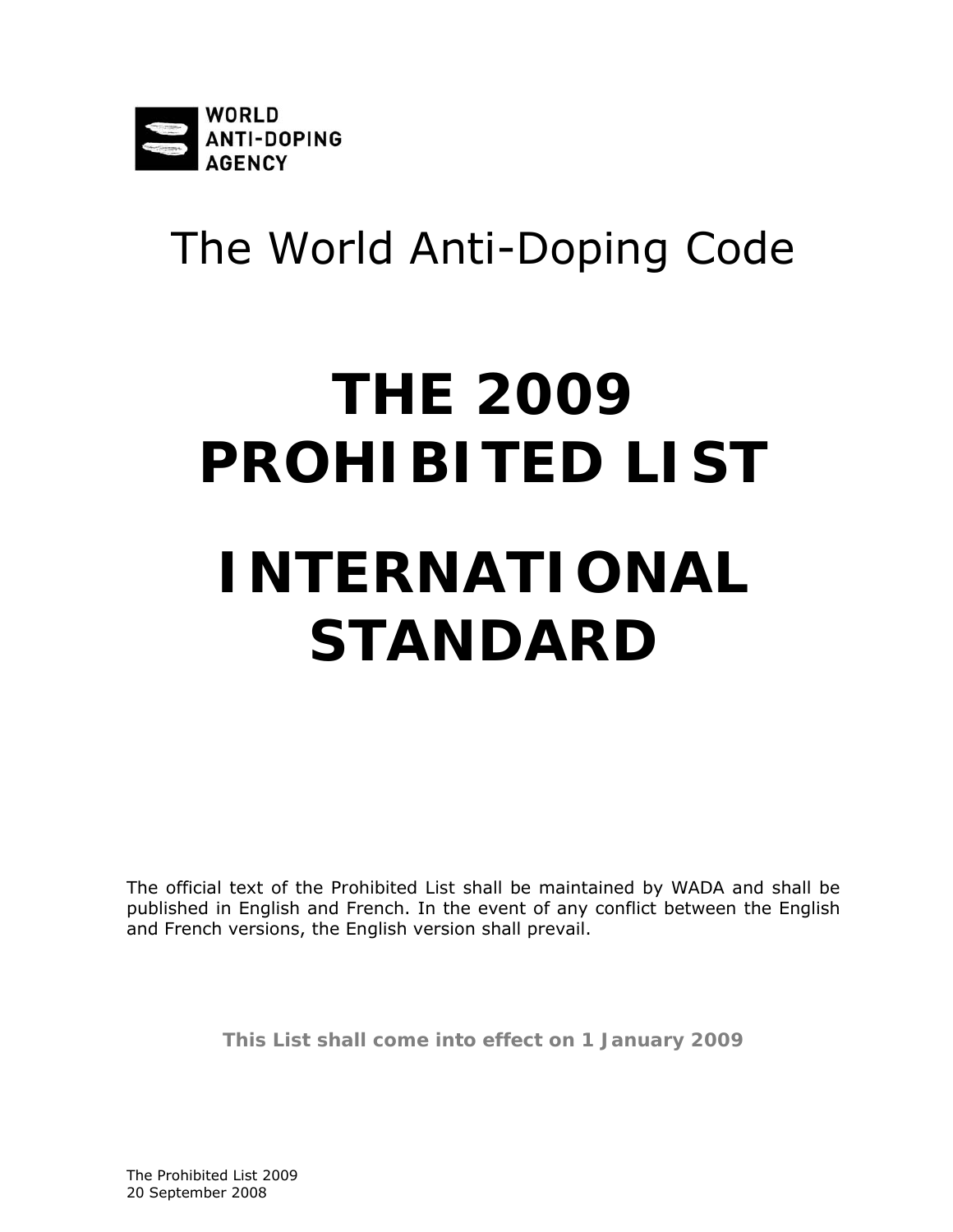## **THE 2009 PROHIBITED LIST WORLD ANTI-DOPING CODE**

**Valid 1 January 2009**

The use of any drug should be limited to medically justified indications.

All *Prohibited Substances* shall be considered as "Specified Substances" except Substances in classes S1, S2, S.4.4 and S6.a, and *Prohibited Methods* M1, M2 and M3.

#### **SUBSTANCES AND METHODS PROHIBITED AT ALL TIMES (IN- AND OUT-OF-COMPETITION)**

### **PROHIBITED SUBSTANCES**

#### **S1. ANABOLIC AGENTS**

Anabolic agents are prohibited.

#### **1. Anabolic Androgenic Steroids (AAS)**

a. Exogenous<sup>\*</sup> AAS, including:

**1-androstendiol** (5α-androst-1-ene-3β,17β-diol )**; 1-androstendione** (5αandrost-1-ene-3,17-dione)**; bolandiol** (19-norandrostenediol)**; bolasterone; boldenone; boldione** (androsta-1,4-diene-3,17-dione)**; calusterone; clostebol; danazol** (17α-ethynyl-17β-hydroxyandrost-4-eno[2,3-d]isoxazole)**; dehydrochlormethyltestosterone** (4-chloro-17β-hydroxy-17α-methylandrosta-1,4-dien-3-one)**; desoxymethyltestosterone** (17α-methyl-5α-androst-2-en-17β-ol)**; drostanolone; ethylestrenol** (19-nor-17α-pregn-4-en-17-ol)**; fluoxymesterone; formebolone; furazabol** (17β-hydroxy-17α-methyl-5αandrostano[2,3-c]-furazan)**; gestrinone; 4-hydroxytestosterone** (4,17βdihydroxyandrost-4-en-3-one)**; mestanolone; mesterolone; metenolone; methandienone** (17β-hydroxy-17α-methylandrosta-1,4-dien-3-one)**; methandriol; methasterone** (2α, 17α-dimethyl-5α-androstane-3-one-17β-ol)**; methyldienolone** (17β-hydroxy-17α-methylestra-4,9-dien-3-one)**; methyl-1 testosterone** (17β-hydroxy-17α-methyl-5α-androst-1-en-3-one)**; methylnortestosterone** (17β-hydroxy-17α-methylestr-4-en-3-one)**; methyltrienolone** (17β-hydroxy-17α-methylestra-4,9,11-trien-3-one)**; methyltestosterone; mibolerone; nandrolone; 19-norandrostenedione**  (estr-4-ene-3,17-dione)**; norboletone; norclostebol; norethandrolone;**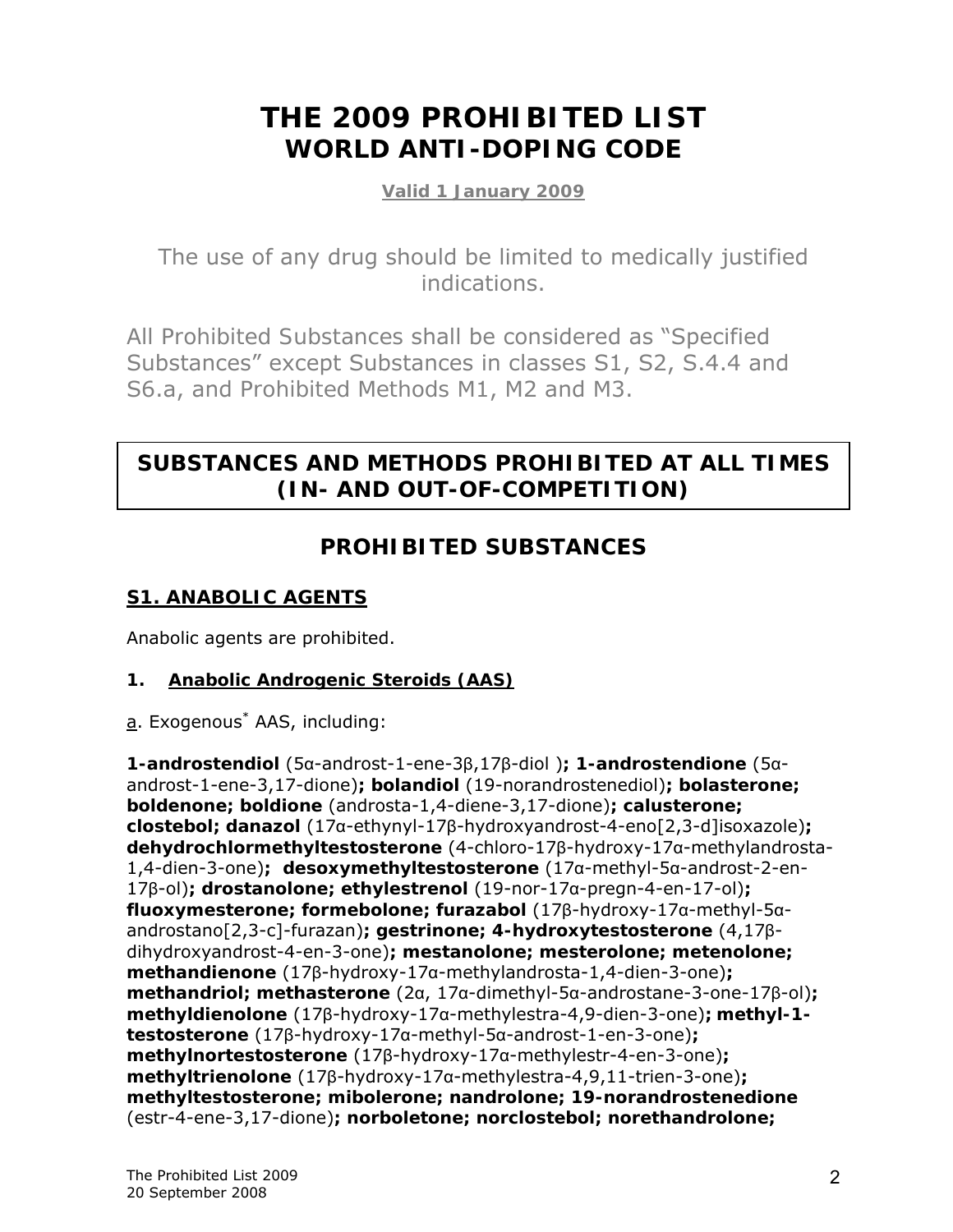**oxabolone; oxandrolone; oxymesterone; oxymetholone; prostanozol** (17βhydroxy-5α-androstano[3,2-c] pyrazole); **quinbolone; stanozolol; stenbolone; 1-testosterone** (17β-hydroxy-5α-androst-1-en-3-one)**; tetrahydrogestrinone**  (18a-homo-pregna-4,9,11-trien-17β-ol-3-one)**; trenbolone** and other substances with a similar chemical structure or similar biological effect(s).

b. Endogenous\*\* AAS when administered exogenously:

**androstenediol** (androst-5-ene-3β,17β-diol)**; androstenedione** (androst-4-ene-3,17-dione)**; dihydrotestosterone** (17β-hydroxy-5α-androstan-3-one) **; prasterone** (dehydroepiandrosterone, DHEA)**; testosterone** and the following metabolites and isomers:

**5α-androstane-3α,17α-diol; 5α-androstane-3α,17β-diol; 5α-androstane-3β,17α-diol; 5α-androstane-3β,17β-diol; androst-4-ene-3α,17α-diol; androst-4-ene-3α,17β-diol; androst-4-ene-3β,17α-diol; androst-5-ene-3α,17α-diol; androst-5-ene-3α,17β-diol; androst-5-ene-3β,17α-diol; 4-androstenediol** (androst-4-ene-3β,17β-diol)**; 5-androstenedione** (androst-5 ene-3,17-dione)**; epi-dihydrotestosterone; epitestosterone; 3α-hydroxy-5αandrostan-17-one; 3β-hydroxy-5α-androstan-17-one; 19 norandrosterone; 19-noretiocholanolone.** 

#### *[Comment to class S1.1b:*

*Where an anabolic androgenic steroid is capable of being produced endogenously, a Sample will be deemed to*  contain such Prohibited Substance and an Adverse Analytical Finding will be reported where the concentration of *such Prohibited Substance or its metabolites or markers and/or any other relevant ratio(s) in the Athlete's Sample so deviates from the range of values normally found in humans that it is unlikely to be consistent with normal endogenous production. A Sample shall not be deemed to contain a Prohibited Substance in any such case where an Athlete proves that the concentration of the Prohibited Substance or its metabolites or markers*  and/or the relevant ratio(s) in the Athlete's Sample is attributable to a physiological or pathological condition.

*In all cases, and at any concentration, the Athlete's Sample will be deemed to contain a Prohibited Substance and the laboratory will report an Adverse Analytical Finding if, based on any reliable analytical method (e.g. IRMS*), the laboratory can show that the Prohibited Substance is of exogenous origin. In such case, no further *investigation is necessary.* 

*When a value does not so deviate from the range of values normally found in humans and any reliable analytical method (e.g. IRMS) has not determined the exogenous origin of the substance, but if there are indications, such as a comparison to endogenous reference steroid profiles, of a possible Use of a Prohibited Substance, or when a laboratory has reported a T/E ratio greater than four (4) to one (1) and any reliable analytical method (e.g. IRMS*) has not determined the exogenous origin of the substance, further investigation shall be conducted by the *relevant Anti-Doping Organization by reviewing the results of any previous test(s) or by conducting subsequent test(s).* 

*When such further investigation is required the result shall be reported by the laboratory as atypical and not as*  adverse. If a laboratory reports, using an additional reliable analytical method (e.g. IRMS), that the Prohibited *Substance is of exogenous origin, no further investigation is necessary, and the Sample will be deemed to contain such Prohibited Substance. When an additional reliable analytical method (e.g. IRMS) has not been*  applied, and the minimum of three previous test results are not available, a longitudinal profile of the Athlete *shall be established by performing three no-advance notice tests in a period of three months by the relevant Anti-Doping Organization. The result that triggered this longitudinal study shall be reported as atypical. If the*  longitudinal profile of the Athlete established by the subsequent tests is not physiologically normal, the result *shall then be reported as an Adverse Analytical Finding.* 

*In extremely rare individual cases, boldenone of endogenous origin can be consistently found at very low nanograms per milliliter (ng/mL) levels in urine. When such a very low concentration of boldenone is reported*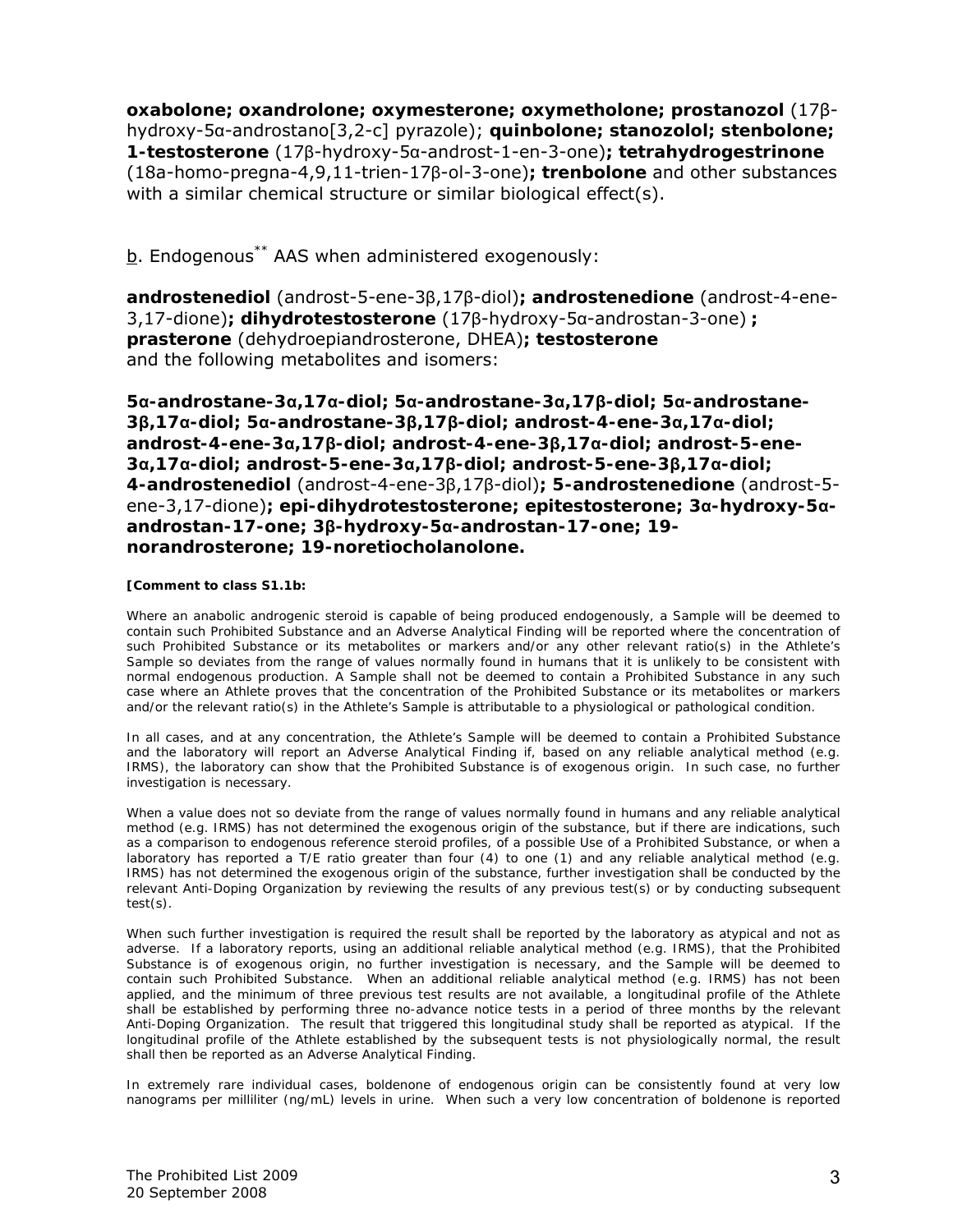by a laboratory and the application of any reliable analytical method (e.g. IRMS) has not determined the *exogenous origin of the substance, further investigation may be conducted by subsequent test(s).* 

For 19-norandrosterone, an Adverse Analytical Finding reported by a laboratory is considered to be scientific and valid proof of exogenous origin of the Prohibited Substance. In such case, no further investigation is necessary.

*Should an Athlete fail to cooperate in the investigations, the Athlete's Sample shall be deemed to contain a Prohibited Substance.]*

#### **2. Other Anabolic Agents, including but not limited to:**

**Clenbuterol, selective androgen receptor modulators (SARMs), tibolone, zeranol, zilpaterol.** 

*For purposes of this section:*  \* *"exogenous" refers to a substance which is not ordinarily capable of being produced by the body naturally.*

\*\* *"endogenous" refers to a substance which is capable of being produced by the body naturally.*

#### **S2. HORMONES AND RELATED SUBSTANCES**

The following substances and their releasing factors, are prohibited:

- **1. Erythropoiesis-Stimulating Agents (**e.g. **erythropoietin (EPO), darbepoietin (dEPO), hematide);**
- **2. Growth Hormone (GH), Insulin-like Growth Factors (**e.g. **IGF-1), Mechano Growth Factors (MGFs);**
- **3. Chorionic Gonadotrophin (CG) and Luteinizing Hormone (LH)** in males;
- **4. Insulins;**
- **5. Corticotrophins;**  and other substances with similar chemical structure or similar biological effect(s).

#### *[Comment to class S2:*

*Unless the Athlete can demonstrate that the concentration was due to a physiological or pathological condition, a Sample will be deemed to contain a Prohibited Substance (as listed above) where the concentration of the Prohibited Substance or its metabolites and/or relevant ratios or markers in the Athlete's Sample satisfies positivity criteria established by WADA or otherwise so exceeds the range of values normally found in humans that it is unlikely to be consistent with normal endogenous production.* 

*If a laboratory reports, using a reliable analytical method, that the Prohibited Substance is of exogenous origin, the Sample will be deemed to contain a Prohibited Substance and shall be reported as an Adverse Analytical Finding.]*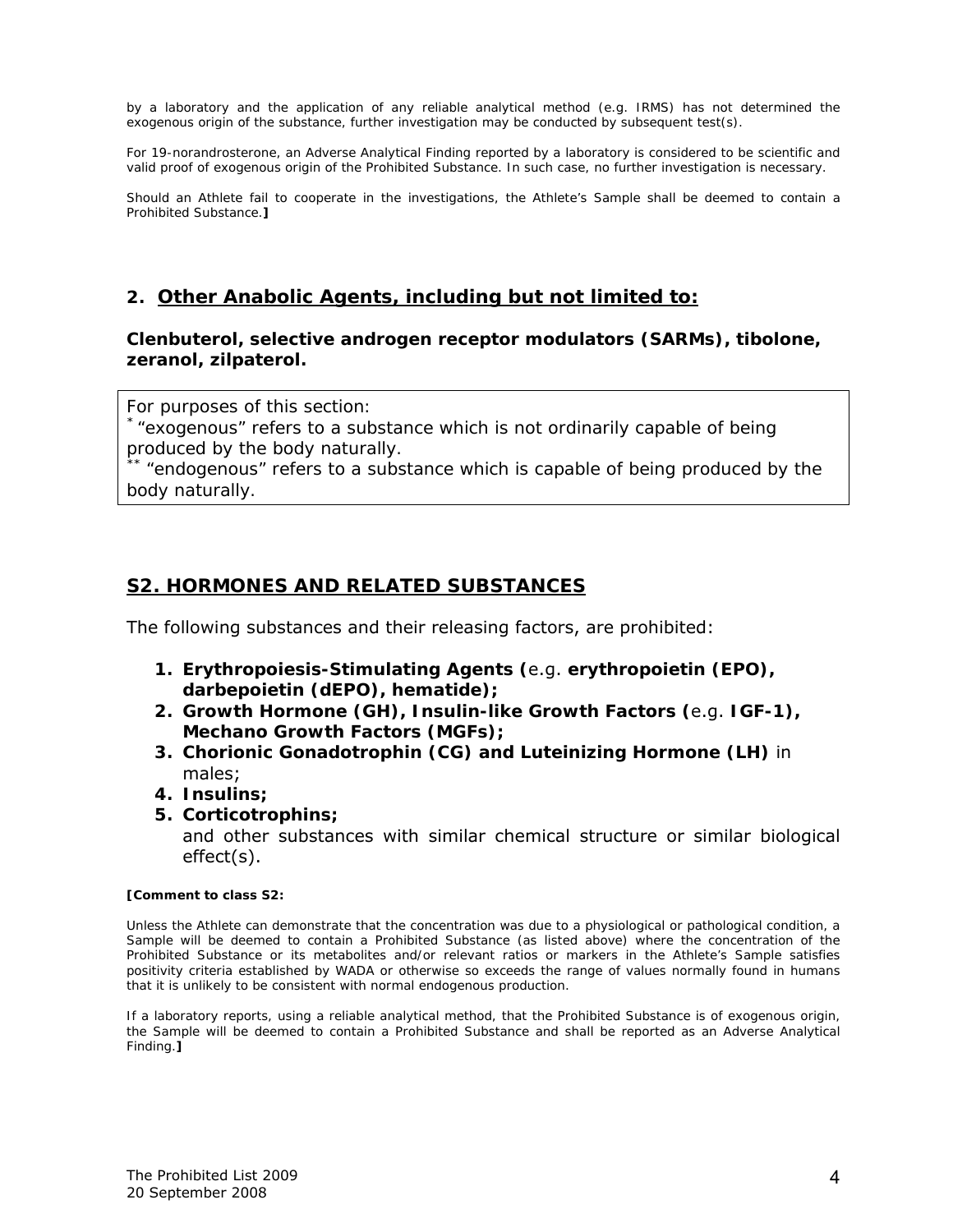#### **S3. BETA-2 AGONISTS**

All beta-2 agonists including their D- and L-isomers are prohibited.

Therefore, formoterol, salbutamol, salmeterol and terbutaline when administered by inhalation also require a Therapeutic Use Exemption in accordance with the relevant section of the International Standard for Therapeutic Use Exemptions.

Despite the granting of a Therapeutic Use Exemption, the presence of salbutamol in urine in excess of 1000 ng/mL will be considered as an *Adverse Analytical Finding* unless the *Athlete* proves, through a controlled pharmacokinetic study, that the abnormal result was the consequence of the use of a therapeutic dose of inhaled salbutamol.

#### **S4. HORMONE ANTAGONISTS AND MODULATORS**

The following classes are prohibited:

- **1. Aromatase inhibitors** including, but not limited to: **anastrozole, letrozole, aminoglutethimide, exemestane, formestane, testolactone.**
- **2. Selective estrogen receptor modulators (SERMs)** including, but not limited to: **raloxifene, tamoxifen, toremifene.**
- **3. Other anti-estrogenic substances** including, but not limited to: **clomiphene, cyclofenil, fulvestrant.**
- **4. Agents modifying myostatin function(s)** including but not limited to: **myostatin inhibitors.**

#### **S5. DIURETICS AND OTHER MASKING AGENTS**

Masking agents are prohibited. They include:

**Diuretics, probenecid, plasma expanders (**e.g. intravenous administration of **albumin, dextran, hydroxyethyl starch** and **mannitol)** and other substances with similar biological effect(s).

Diuretics include:

**Acetazolamide, amiloride, bumetanide, canrenone, chlorthalidone, etacrynic acid, furosemide, indapamide, metolazone, spironolactone, thiazides (**e.g. **bendroflumethiazide, chlorothiazide, hydrochlorothiazide), triamterene**, and other substances with a similar chemical structure or similar biological effect(s) (except drosperinone and topical dorzolamine and brinzolamide, which are not prohibited).

#### *[Comment to class S5:*

A Therapeutic Use Exemption is not valid if an *Athlete*'s urine contains a diuretic in association with threshold or sub-threshold levels of an exogenous *Prohibited Substance*(s)*.]*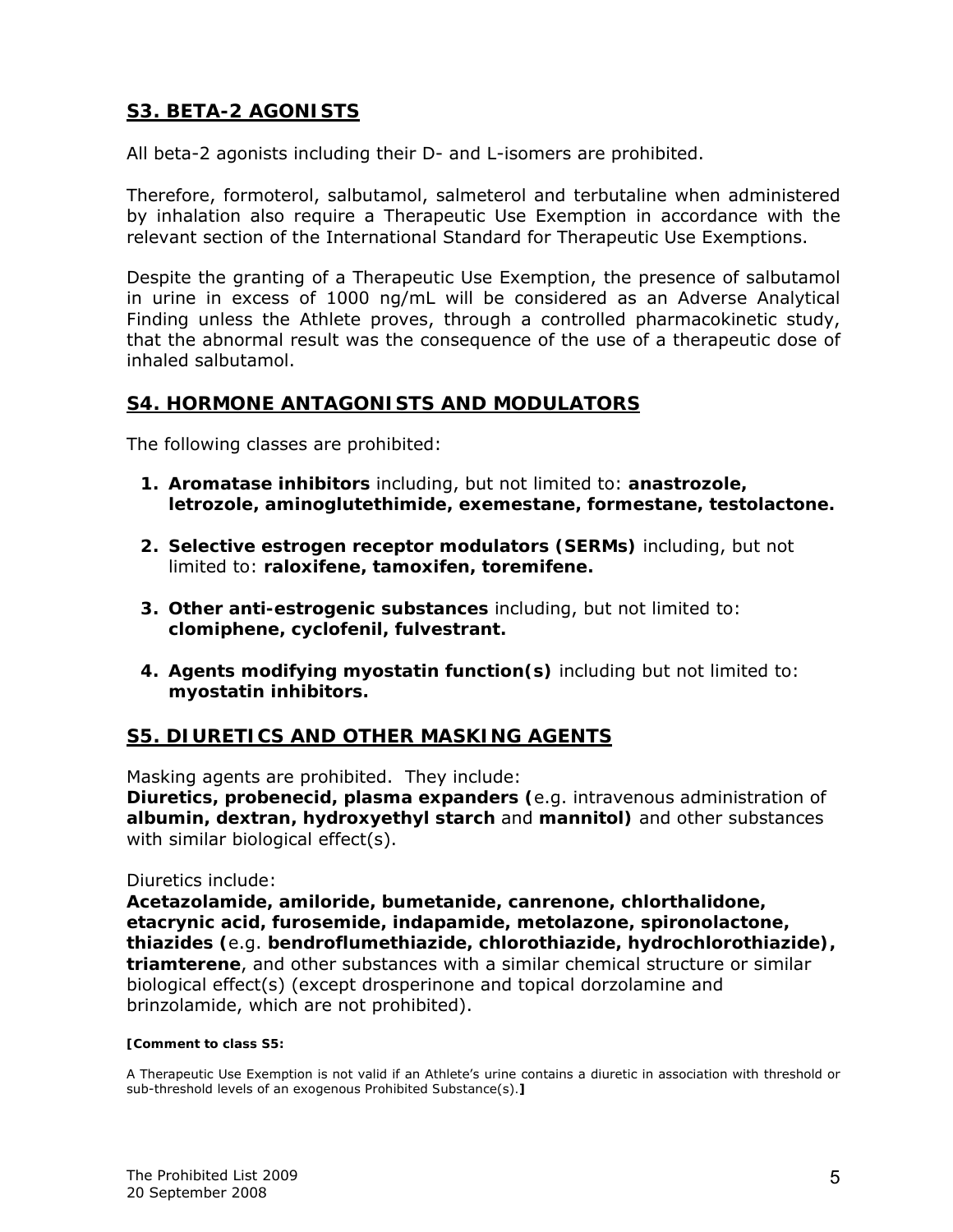#### **PROHIBITED METHODS**

#### **M1. ENHANCEMENT OF OXYGEN TRANSFER**

The following are prohibited:

- 1. Blood doping, including the use of autologous, homologous or heterologous blood or red blood cell products of any origin.
- 2. Artificially enhancing the uptake, transport or delivery of oxygen, including but not limited to perfluorochemicals, efaproxiral (RSR13) and modified haemoglobin products (e.g. haemoglobin-based blood substitutes, microencapsulated haemoglobin products).

#### **M2. CHEMICAL AND PHYSICAL MANIPULATION**

- 1. *Tampering,* or attempting to tamper, in order to alter the integrity and validity of *Samples* collected during *Doping Controls* is prohibited. These include but are not limited to catheterisation, urine substitution and/or alteration.
- 2. Intravenous infusions are prohibited except in the management of surgical procedures, medical emergencies or clinical investigations.

#### **M3. GENE DOPING**

The transfer of cells or genetic elements or the use of cells, genetic elements or pharmacological agents to modulating expression of endogenous genes having the capacity to enhance athletic performance, is prohibited.

Peroxisome Proliferator Activated Receptor δ (PPARδ) agonists (e.g. GW 1516) and PPARδ-AMP-activated protein kinase (AMPK) axis agonists (e.g. AICAR) are prohibited.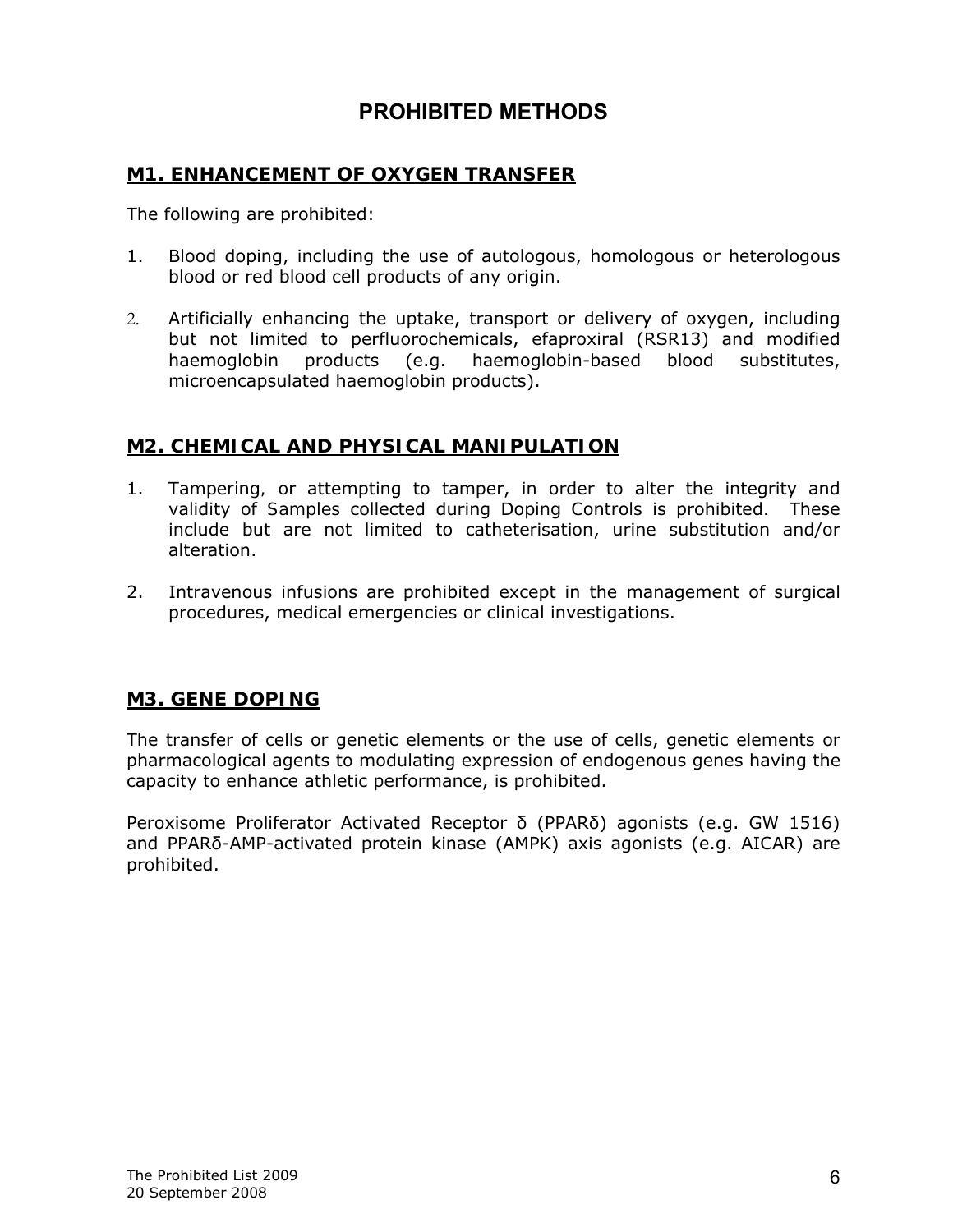## **SUBSTANCES AND METHODS PROHIBITED IN-COMPETITION**

#### **In addition to the categories S1 to S5 and M1 to M3 defined above, the following categories are prohibited in competition:**

#### **PROHIBITED SUBSTANCES**

#### **S6. STIMULANTS**

All stimulants (including both their D- & L- optical isomers where relevant) are prohibited, except imidazole derivatives for topical use and those stimulants included in the 2009 Monitoring Program\* .

Stimulants include:

a: Non Specified Stimulants:

Adrafinil; amfepramone; amiphenazole; amphetamine; amphetaminil; benzphetamine; benzylpiperazine; bromantan; clobenzorex; cocaine; cropropamide; crotetamide; dimethylamphetamine; etilamphetamine; famprofazone; fencamine; fenetylline; fenfluramine; fenproporex; furfenorex; mefenorex; mephentermine; mesocarb; methamphetamine(D-); methylenedioxyamphetamine; methylenedioxymethamphetamine; pmethylamphetamine; modafinil; norfenfluramine; phendimetrazine; phenmetrazine; phentermine; 4-phenylpiracetam (carphedon); prolintane. A stimulant not expressly listed in this section is a Specified Substance.

b: Specified Stimulants (examples):

Adrenaline\*\*; cathine\*\*\*; ephedrine\*\*\*\*; etamivan; etilefrine; fenbutrazate; fencamfamin; heptaminol; isometheptene; levmetamphetamine; meclofenoxate; methylephedrine<sup>\*\*\*\*;</sup> methylphenidate; nikethamide; norfenefrine; octopamine; oxilofrine; parahydroxyamphetamine; pemoline; pentetrazol; phenpromethamine; propylhexedrine; selegiline; sibutramine; strychnine; tuaminoheptane and other substances with a similar chemical structure or similar biological effect(s).

<sup>\*</sup> The following substances included in the 2009 Monitoring Program (bupropion, caffeine, phenylephrine, phenylpropanolamine, pipradol, pseudoephedrine, synephrine) are not considered as *Prohibited Substances*.

Adrenaline associated with local anaesthetic agents or by local administration (e.g. nasal, ophthalmologic) is not prohibited.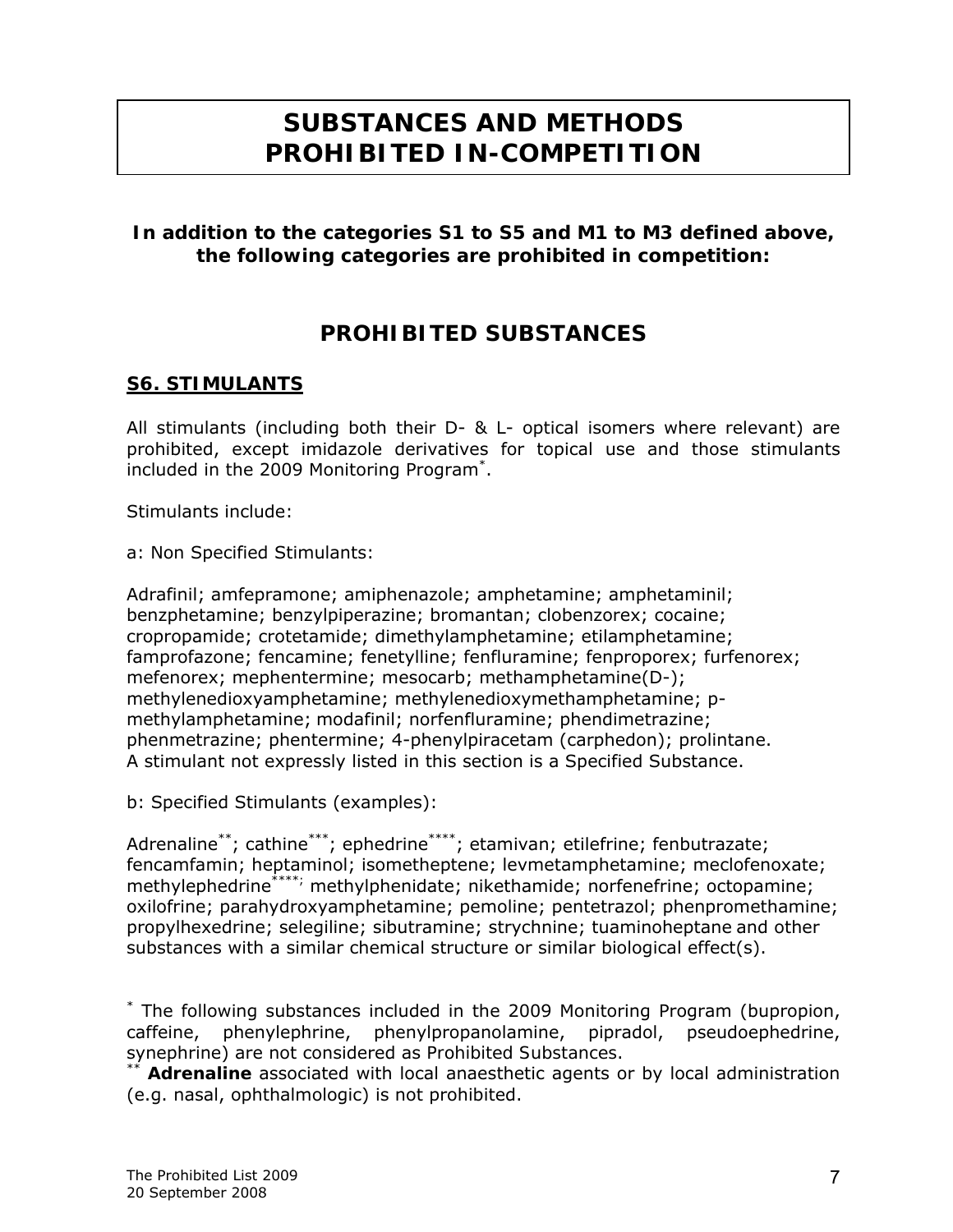\*\*\* **Cathine** is prohibited when its concentration in urine is greater than 5 micrograms per milliliter.

Each of **ephedrine** and **methylephedrine** is prohibited when its concentration in urine is greater than 10 micrograms per milliliter.

#### **S7. NARCOTICS**

The following narcotics are prohibited:

**Buprenorphine, dextromoramide, diamorphine (heroin), fentanyl and its derivatives, hydromorphone, methadone, morphine, oxycodone, oxymorphone, pentazocine, pethidine.** 

#### **S8. CANNABINOIDS**

Cannabinoids (e.g. hashish, marijuana) are prohibited.

#### **S9. GLUCOCORTICOSTEROIDS**

All glucocorticosteroids are prohibited when administered by oral, intravenous, intramuscular or rectal routes.

In accordance with the International Standard for Therapeutic Use Exemptions, a declaration of use must be completed by the *Athlete* for glucocorticosteroids administered by intraarticular, periarticular, peritendinous, epidural, intradermal and inhalation routes, except as noted below.

Topical preparations when used for auricular, buccal, dermatological (including iontophoresis/phonophoresis), gingival, nasal, ophthalmic and perianal disorders are not prohibited and neither require a Therapeutic Use Exemption nor a declaration of use.